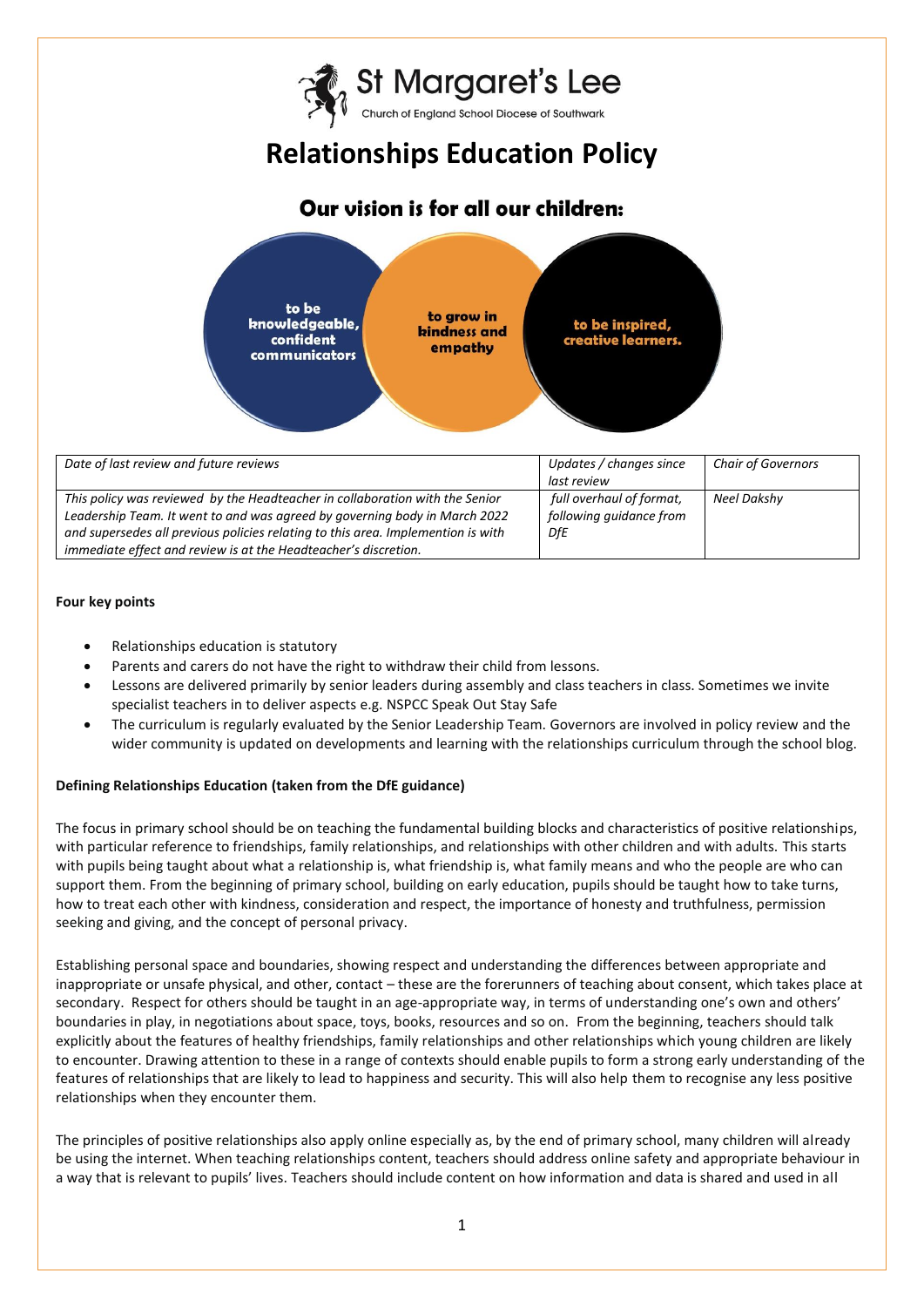

contexts, including online; for example, sharing pictures, understanding that many websites are businesses and how sites may use information provided by users in ways they might not expect.

Teaching about families requires sensitive and well-judged teaching based on knowledge of pupils and their circumstances. Families of many forms provide a nurturing environment for children. (Families can include for example, single parent families, LGBT parents, families headed by grandparents, adoptive parents, foster parents and carers amongst other structures.) Care needs to be taken to ensure that there is no stigmatisation of children based on their home circumstances and needs, to reflect sensitively that some children may have a different structure of support around them; for example, looked after children or young carers.

A growing ability to form strong and positive relationships with others depends on the deliberate cultivation of character traits and positive personal attributes, (sometimes referred to as 'virtues') in the individual. In a school wide context which encourages the development and practice of resilience and other attributes, this includes character traits such as helping pupils to believe they can achieve, persevere with tasks, work towards long-term rewards and continue despite setbacks. Alongside understanding the importance of self-respect and self-worth, pupils should develop personal attributes including honesty, integrity, courage, humility, kindness, generosity, trustworthiness and a sense of justice. This can be achieved in a variety of ways including by providing planned opportunities for young people to undertake social action, active citizenship and voluntary service to others locally or more widely.

Relationships Education also creates an opportunity to enable pupils to be taught about positive emotional and mental wellbeing, including how friendships can support mental wellbeing. Through Relationships Education, schools should teach pupils the knowledge they need to recognise and to report abuse, including emotional, physical and sexual abuse. In primary schools, this can be delivered by focusing on boundaries and privacy, ensuring young people understand that they have rights over their own bodies. This should also include understanding boundaries in friendships with peers and also in families and with others, in all contexts, including online.

Pupils should know how to report concerns and seek advice when they suspect or know that something is wrong. At all stages it will be important to balance teaching children about making sensible decisions to stay safe (including online) whilst being clear it is never the fault of a child who is abused and why victim blaming is always wrong. These subjects complement Health Education and as part of a comprehensive programme and whole school approach, this knowledge can support safeguarding of children.

| Families and people who care for me                                                           |                     |                                                                                                    | <b>EYFS</b>      | KS1 | LKS <sub>2</sub> | UKS <sub>2</sub> |
|-----------------------------------------------------------------------------------------------|---------------------|----------------------------------------------------------------------------------------------------|------------------|-----|------------------|------------------|
|                                                                                               |                     | that families are important for children growing up because they can give love, security and       |                  |     |                  |                  |
| stability                                                                                     |                     |                                                                                                    |                  |     |                  |                  |
|                                                                                               |                     | the characteristics of healthy family life, commitment to each other, including in times of        |                  |     |                  |                  |
|                                                                                               |                     | difficulty, protection and care for children and other family members, the importance of           |                  |     |                  |                  |
| spending time together and sharing each other's lives                                         |                     |                                                                                                    |                  |     |                  |                  |
|                                                                                               |                     | that others' families, either in school or in the wider world, sometimes look different from their |                  |     |                  |                  |
|                                                                                               |                     | family, but that they should respect those differences and know that other children's families     |                  |     |                  |                  |
| are also characterised by love and care                                                       |                     |                                                                                                    |                  |     |                  |                  |
| that stable, caring relationships, which may be of different types, are at the heart of happy |                     |                                                                                                    |                  |     |                  |                  |
| families, and are important for children's security as they grow up                           |                     |                                                                                                    |                  |     |                  |                  |
| that marriage represents a formal and legally recognised commitment of two people to each     |                     |                                                                                                    |                  |     |                  |                  |
| other which is intended to be lifelong                                                        |                     |                                                                                                    |                  |     |                  |                  |
|                                                                                               |                     | how to recognise if family relationships are making them feel unhappy or unsafe, and how to        |                  |     |                  |                  |
| seek help or advice from others if needed                                                     |                     |                                                                                                    |                  |     |                  |                  |
|                                                                                               |                     | How do children gain this knowledge and build upon it in their journey through primary school?     |                  |     |                  |                  |
| <b>EYFS</b>                                                                                   | KS1                 | LKS <sub>2</sub>                                                                                   | UKS <sub>2</sub> |     |                  |                  |
| applying to myself and                                                                        | applying to myself. | applying to family structures<br>applying to characters in                                         |                  |     |                  |                  |

### **What knowledge is first introduced and built upon ?**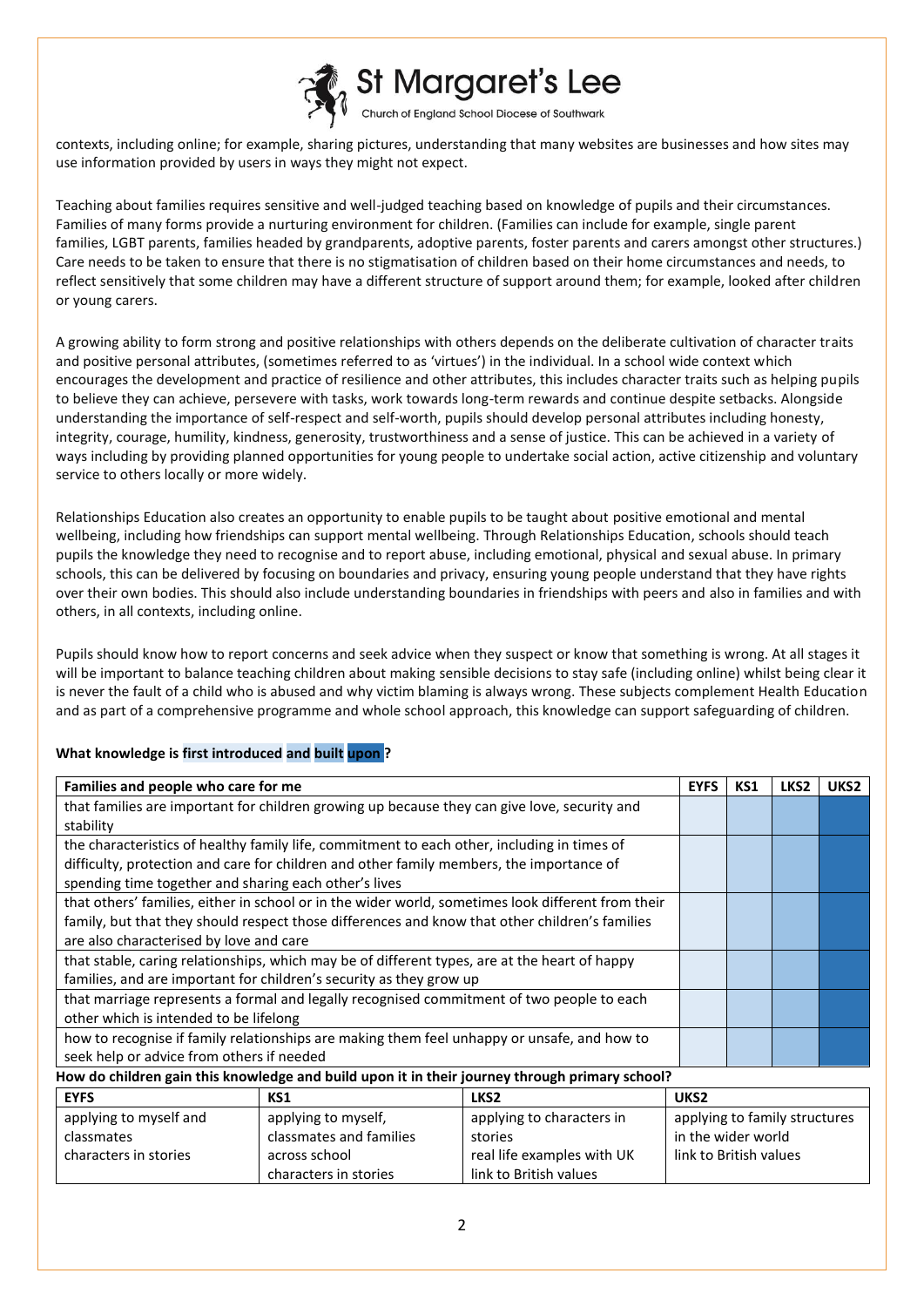

# St Margaret's Lee

through home school learning journeys and 'show and tell' discussion

through KS1 assembly time and follow-up in class

through KS2 assembly time and follow-up in class

through KS2 assembly time and follow-up in class

| <b>Caring friendships</b>                                                                      | <b>EYFS</b> | KS1 | LKS <sub>2</sub> | UKS <sub>2</sub> |
|------------------------------------------------------------------------------------------------|-------------|-----|------------------|------------------|
| how important friendships are in making us feel happy and secure, and how people choose and    |             |     |                  |                  |
| make friends                                                                                   |             |     |                  |                  |
| the characteristics of friendships, including mutual respect, truthfulness, trustworthiness,   |             |     |                  |                  |
| loyalty, kindness, generosity, trust, sharing interests and experiences and support with       |             |     |                  |                  |
| problems and difficulties                                                                      |             |     |                  |                  |
| that healthy friendships are positive and welcoming towards others, and do not make others     |             |     |                  |                  |
| feel lonely or excluded                                                                        |             |     |                  |                  |
| that most friendships have ups and downs, and that these can often be worked through so that   |             |     |                  |                  |
| the friendship is repaired or even strengthened, and that resorting to violence is never right |             |     |                  |                  |
| how to recognise who to trust and who not to trust, how to judge when a friendship is making   |             |     |                  |                  |
| them feel unhappy or uncomfortable, managing conflict, how to manage these situations and      |             |     |                  |                  |
| how to seek help or advice from others, if needed                                              |             |     |                  |                  |

**How do children gain this knowledge and build upon it in their journey through primary school?\***

| <b>EYFS</b>           | KS1                       | LKS <sub>2</sub>            | UKS <sub>2</sub>            |
|-----------------------|---------------------------|-----------------------------|-----------------------------|
| day to day positive   | day to day positive       | implementation and          | implementation and          |
| reinforcement and     | reinforcement and         | reinforcement of our school | reinforcement of our school |
| celebration of caring | celebration of caring     | values and behaviour policy | values and behaviour policy |
| behaviour             | behaviour                 |                             |                             |
| through storytime     | through storytime through | through storytime through   | through storytime           |
|                       | KS1 assembly time and     | KS2 assembly time and       | through KS2 assembly time   |
|                       | follow-up in class        | follow-up in class          | and follow-up in class      |

\*For children who have difficulty forming and sustaining caring relationships, we use our play therapist for specialist targeted support.

| <b>Respectful relationships</b>                                                                 | <b>EYFS</b> | KS1 | LKS <sub>2</sub> | UKS <sub>2</sub> |
|-------------------------------------------------------------------------------------------------|-------------|-----|------------------|------------------|
| the importance of respecting others, even when they are very different from them (for           |             |     |                  |                  |
| example, physically, in character, personality or backgrounds), or make different choices or    |             |     |                  |                  |
| have different preferences or beliefs                                                           |             |     |                  |                  |
| practical steps they can take in a range of different contexts to improve or support respectful |             |     |                  |                  |
| relationships                                                                                   |             |     |                  |                  |
| the conventions of courtesy and manners                                                         |             |     |                  |                  |
| the importance of self-respect and how this links to their own happiness                        |             |     |                  |                  |
| that in school and in wider society they can expect to be treated with respect by others, and   |             |     |                  |                  |
| that in turn they should show due respect to others, including those in positions of authority  |             |     |                  |                  |
| about different types of bullying (including cyberbullying), the impact of bullying,            |             |     |                  |                  |
| responsibilities of bystanders (primarily reporting bullying to an adult) and how to get help   |             |     |                  |                  |
| what a stereotype is, and how stereotypes can be unfair, negative or destructive                |             |     |                  |                  |
| the importance of permission-seeking and giving in relationships with friends, peers and adults |             |     |                  |                  |

## **How do children gain this knowledge and build upon it in their journey through primary school?\***

| <b>EYFS</b>                 | KS1                       | LKS <sub>2</sub>            | UKS <sub>2</sub>            |
|-----------------------------|---------------------------|-----------------------------|-----------------------------|
| day to day positive         | day to day positive       | implementation and          | implementation and          |
| reinforcement and           | reinforcement and         | reinforcement of our school | reinforcement of our school |
| celebration of respectful   | celebration of respectful | values and behaviour policy | values and behaviour policy |
| behaviour                   | behaviour                 |                             |                             |
| through home school         | through KS1 assembly time | through KS2 assembly time   | through KS2 assembly time   |
| learning journeys and 'show | and follow-up in class    | and follow-up in class      | and follow-up in class      |
| and tell' discussion        |                           |                             |                             |

\*For children who have difficulty forming and sustaining caring relationships, we use our play therapist for specialist targeted support.